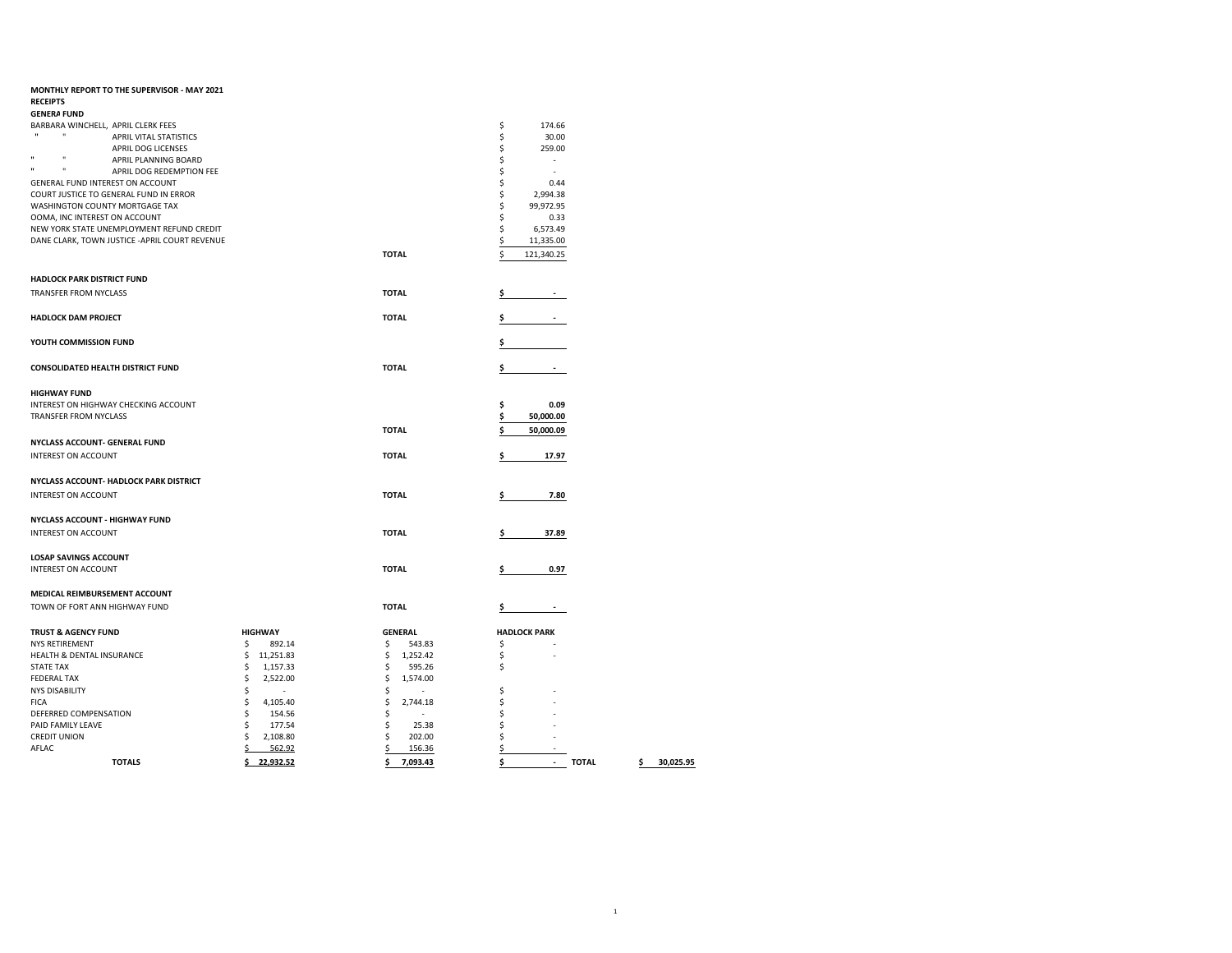| <b>GENERAL FUND</b>                                            |              |                                | <b>HIGHWAY FUND-OV (DB)</b>      |    |           |  |
|----------------------------------------------------------------|--------------|--------------------------------|----------------------------------|----|-----------|--|
| STATE COMPTROLLER - STATE SHARE OF JUSTICE COURT REVENUE -     |              | \$<br>9,888.50                 | <b>ABSTRACT</b>                  | \$ | 4,947.31  |  |
| PAYROLL                                                        |              | 18,212.68<br>\$                | HEALTH INSURANCE                 | \$ | 10,830.71 |  |
| TOWN SHARE FICA                                                |              | \$<br>1,372.09                 | PAYROLL                          | \$ | 27,852.15 |  |
| TOWN BOARD EXPENSE                                             |              | \$<br>381.35                   | TOWN SHARE FICA                  |    | 2,052.70  |  |
| SUPERVISORS EXPENSE                                            |              | \$<br>175.63                   |                                  |    | 45,682.87 |  |
| CENTRAL COMMUNICATIONS                                         |              | \$<br>317.81                   |                                  |    |           |  |
| <b>ATTORNEY EXPENSE</b>                                        |              | \$<br>325.50                   | <b>HIGHWAY FUND-TW (DA)</b>      |    |           |  |
| TOWN OF FORT ANN HIGHWAY FUND-DUE TO OTHER FUNDS CHIPS REVENUE |              | \$<br>$\overline{\phantom{a}}$ | <b>ABSTRACT</b>                  | Ś  | 22,305.88 |  |
| JUSTICE COURT EXPENSE                                          |              | \$<br>245.38                   | <b>BAN PAYMENT</b>               | \$ | $\sim$    |  |
| TOWN CLERK EXPENSE                                             |              | \$<br>214.68                   |                                  |    | 22,305.88 |  |
| TAX COLLECTOR                                                  |              | \$<br>100.39                   | <b>TOTAL</b>                     |    | 67,988.75 |  |
| AMBULANCE SERVICES                                             |              | \$<br>÷.                       |                                  |    |           |  |
| <b>CENTRAL PRINTINGS</b>                                       |              | \$<br>538.99                   | <b>TRUST &amp; AGENCY FUND</b>   |    |           |  |
| SAFETY INSPECTION EXPENSE                                      |              | \$<br>80.78                    | <b>STATE TAX</b>                 | s  | 1,752.59  |  |
| PLANNING BOARD EXPENSE                                         |              | \$<br>1,136.20                 | AFLAC                            |    | 719.28    |  |
| TRANSFER TO NYCLASS                                            |              | \$<br>٠                        | <b>FEDERAL TAX</b>               | \$ | 4,096.00  |  |
| ASSESSOR CONTRACTUAL                                           |              | \$<br>25.98                    | NYS DISABILITY/PAID FAMILY LEAVE | Ŝ  | $\sim$    |  |
| GALLAGHER BASSETT INSURANCE PAYMENT                            |              | \$<br>38,400.27                | <b>HEALTH INSURANCE</b>          |    | 12,504.25 |  |
| FUEL MANAGEMENT                                                |              | \$<br>420.07                   | <b>CREDIT UNION</b>              | \$ | 2,310.80  |  |
| DOG CONTROL                                                    |              | \$<br>$\overline{\phantom{a}}$ | RETIREMENT                       |    | 1,435.97  |  |
| <b>STREET LIGHTS</b>                                           |              | Ś<br>117.72                    | NYS DEFERRED COMP                |    | 154.56    |  |
| HIGHWAY SUPERINTENDENT EXPENSE                                 |              |                                | <b>FICA</b>                      |    | 6,849.58  |  |
| DISABILITY INSURANCE                                           |              | \$<br>÷,                       | <b>TOTAL</b>                     |    | 29,823.03 |  |
| <b>HEALTH INSURANCE</b>                                        |              | \$<br>1,132.10                 |                                  |    |           |  |
|                                                                |              |                                |                                  |    |           |  |
| <b>BUILDINGS EXPENSE</b>                                       |              | \$<br>2,352.66                 |                                  |    |           |  |
|                                                                |              | \$<br>75,438.78                |                                  |    |           |  |
| <b>HADLOCK PARK DISTRICT</b>                                   |              |                                |                                  |    |           |  |
| PAYROLL                                                        |              | \$<br>٠                        |                                  |    |           |  |
| TOWN SHARE FICA                                                |              | \$                             |                                  |    |           |  |
|                                                                | <b>TOTAL</b> | \$                             |                                  |    |           |  |
|                                                                |              |                                |                                  |    |           |  |
| YOUTH COMMISSION FUND                                          | <b>TOTAL</b> | Ş.                             |                                  |    |           |  |
|                                                                |              |                                |                                  |    |           |  |
| <b>CONSOLIDATED HEALTH</b>                                     | <b>TOTAL</b> | Ş.<br><b>Contract Contract</b> |                                  |    |           |  |
|                                                                |              |                                |                                  |    |           |  |
| NYCLASS ACCOUNT - GENERAL FUND                                 |              |                                |                                  |    |           |  |
| TRANSFER TO GENERAL FUND                                       | <b>TOTAL</b> | \$                             |                                  |    |           |  |
|                                                                |              |                                |                                  |    |           |  |
| NYCLASS ACCOUNT-HADLOCK PARK DISTRICT                          |              |                                |                                  |    |           |  |
| TRANSFER TO HADLOCK PARK CHECKING                              | <b>TOTAL</b> | Ş.<br>$\sim$ 100 $\pm$         |                                  |    |           |  |
| NYCLASS ACCOUNT - HIGHWAY FUND                                 |              |                                |                                  |    |           |  |
| TRANSFER TO HIGHWAY CHECKING ACCOUNT                           | <b>TOTAL</b> |                                |                                  |    |           |  |
|                                                                |              | \$50,000.00                    |                                  |    |           |  |
| <b>LOSAP SAVINGS ACCOUNT</b>                                   |              |                                |                                  |    |           |  |
| TRANSFER TO GENERAL FUND PILOT KNOB CONTRIBUTION               | <b>TOTAL</b> | \$                             |                                  |    |           |  |
|                                                                |              |                                |                                  |    |           |  |
| MEDICAL REIMBURSEMENT ACCOUNT                                  |              |                                |                                  |    |           |  |
| AC TRANSFER TO CDPHP SETTLEMENTS                               | <b>TOTAL</b> | 539.75<br>\$                   |                                  |    |           |  |
|                                                                |              |                                |                                  |    |           |  |

| <b>DISBURSEMENTS</b>                                           |    |           |                                  |           |
|----------------------------------------------------------------|----|-----------|----------------------------------|-----------|
| <b>GENERAL FUND</b>                                            |    |           | <b>HIGHWAY FUND-OV (DB)</b>      |           |
| STATE COMPTROLLER - STATE SHARE OF JUSTICE COURT REVENUE -     |    | 9.888.50  | ABSTRACT                         | 4.947.31  |
| PAYROLL                                                        |    | 18,212.68 | <b>HEALTH INSURANCE</b>          | 10,830.71 |
| TOWN SHARE FICA                                                |    | 1,372.09  | PAYROLL                          | 27,852.15 |
| TOWN BOARD EXPENSE                                             |    | 381.35    | <b>TOWN SHARE FICA</b>           | 2,052.70  |
| <b>SUPERVISORS EXPENSE</b>                                     |    | 175.63    |                                  | 45,682.87 |
| CENTRAL COMMUNICATIONS                                         |    | 317.81    |                                  |           |
| ATTORNEY EXPENSE                                               |    | 325.50    | <b>HIGHWAY FUND-TW (DA)</b>      |           |
| TOWN OF FORT ANN HIGHWAY FUND-DUE TO OTHER FUNDS CHIPS REVENUE |    |           | <b>ABSTRACT</b>                  | 22,305.88 |
| JUSTICE COURT EXPENSE                                          |    | 245.38    | <b>BAN PAYMENT</b>               |           |
| TOWN CLERK EXPENSE                                             |    | 214.68    |                                  | 22,305.88 |
| TAX COLLECTOR                                                  |    | 100.39    | <b>TOTAL</b>                     | 67,988.75 |
| AMBULANCE SERVICES                                             |    |           |                                  |           |
| <b>CENTRAL PRINTINGS</b>                                       |    | 538.99    | <b>TRUST &amp; AGENCY FUND</b>   |           |
| SAFETY INSPECTION EXPENSE                                      |    | 80.78     | <b>STATE TAX</b>                 | 1,752.59  |
| PLANNING BOARD EXPENSE                                         |    | 1,136.20  | AFLAC                            | 719.28    |
| TRANSFER TO NYCLASS                                            |    |           | <b>FEDERAL TAX</b>               | 4,096.00  |
| <b>ASSESSOR CONTRACTUAL</b>                                    |    | 25.98     | NYS DISABILITY/PAID FAMILY LEAVE |           |
| GALLAGHER BASSETT INSURANCE PAYMENT                            |    | 38.400.27 | <b>HEALTH INSURANCE</b>          | 12,504.25 |
| <b>FUEL MANAGEMENT</b>                                         |    | 420.07    | <b>CREDIT UNION</b>              | 2,310.80  |
| <b>DOG CONTROL</b>                                             |    |           | <b>RETIREMENT</b>                | 1,435.97  |
| <b>STREET LIGHTS</b>                                           |    | 117.72    | NYS DEFERRED COMP                | 154.56    |
| HIGHWAY SUPERINTENDENT EXPENSE                                 |    |           | <b>FICA</b>                      | 6,849.58  |
| DISABILITY INSURANCE                                           | Ś. |           | <b>TOTAL</b>                     | 29.823.03 |